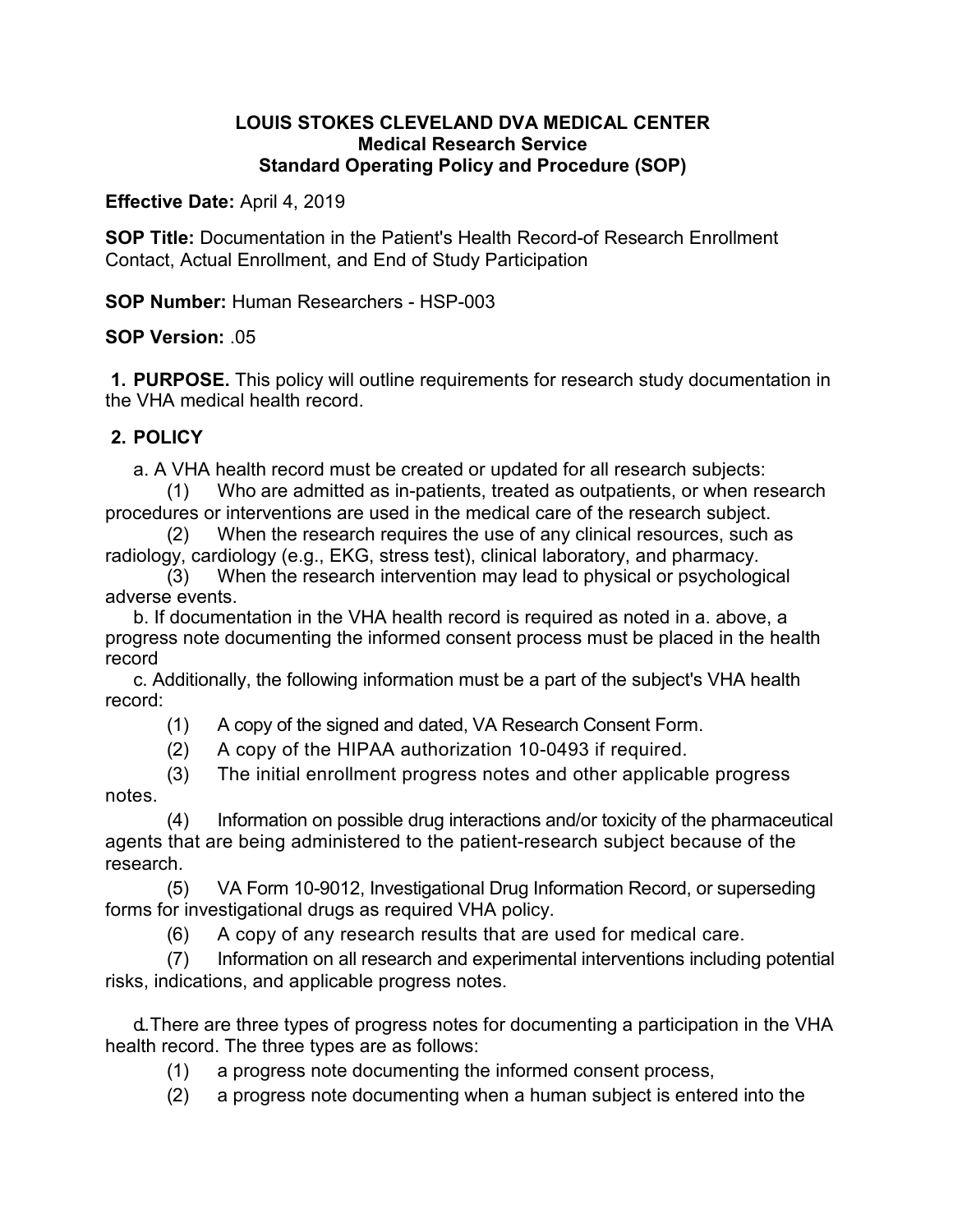study, and

(3) a progress note when a human subject's participation is completed.

The first two progress notes can be combined if consent occurs at the same visit as when the subject is entered into the study.

# **3. DEFINITIONS.**

a. **Case History.** A case history is a record of all observations and other data pertinent to the investigation on each research subject. An investigator is required to prepare and maintain adequate and accurate case histories. Case histories include the case report forms and supporting data including signed and dated consent forms, any medical records including, but not limited to: progress notes of the physician, the individual's hospital chart(s), and nurses' notes. The case history for each individual must document that informed consent was obtained prior to participation in the study.

b. **Health Record.** A health record includes the electronic medical record and the paper record, combined, and is also known as the legal health record.

### **4. RESPONSIBILITIES**

a. The Principal Investigator (PI) must ensure that documentation of the informed consent process, entry into the study, and termination of participation in the study is entered into the participant's health record in the Computerized Patient Record System (CPRS) if documentation in the health record is required by VA policy (see above).

b. The Institutional Review Board (IRB) may stipulate that a progress note in the medical record is required where it is not required by VHA policy.

c. The PI must use his/her judgment regarding entering a progress note in the medical record when it is not required by policy or IRB stipulation.

# **5. PROCEDURE**

a. If the IRB has determined that the study requires special 'flagging' of the medical record, follow the medical research policy, HSP-005 "Flagging of Medical Research Subjects."

b. In CPRS there are two research note templates entitled, **"Research Informed Consent Note" and Research progress note. These templates may be used** when:

- (1) A patient is contacted to participate in a research study but declines to participate.
- (2) A patient is consented to participate in a research study.
- (3) A patient is entered into a research study.
- (4) A patient's participation in a study has ended.

When enrollment and consent occur at the same time, one note can be entered.

c. If a research study coordinator chooses to enter their own informed consent note, or chooses to develop their own CPRS template when documenting the informed consent process, they must include the following in the note or template:

- (1) The name of the study.
- (2) The person obtaining the subject's informed consent.